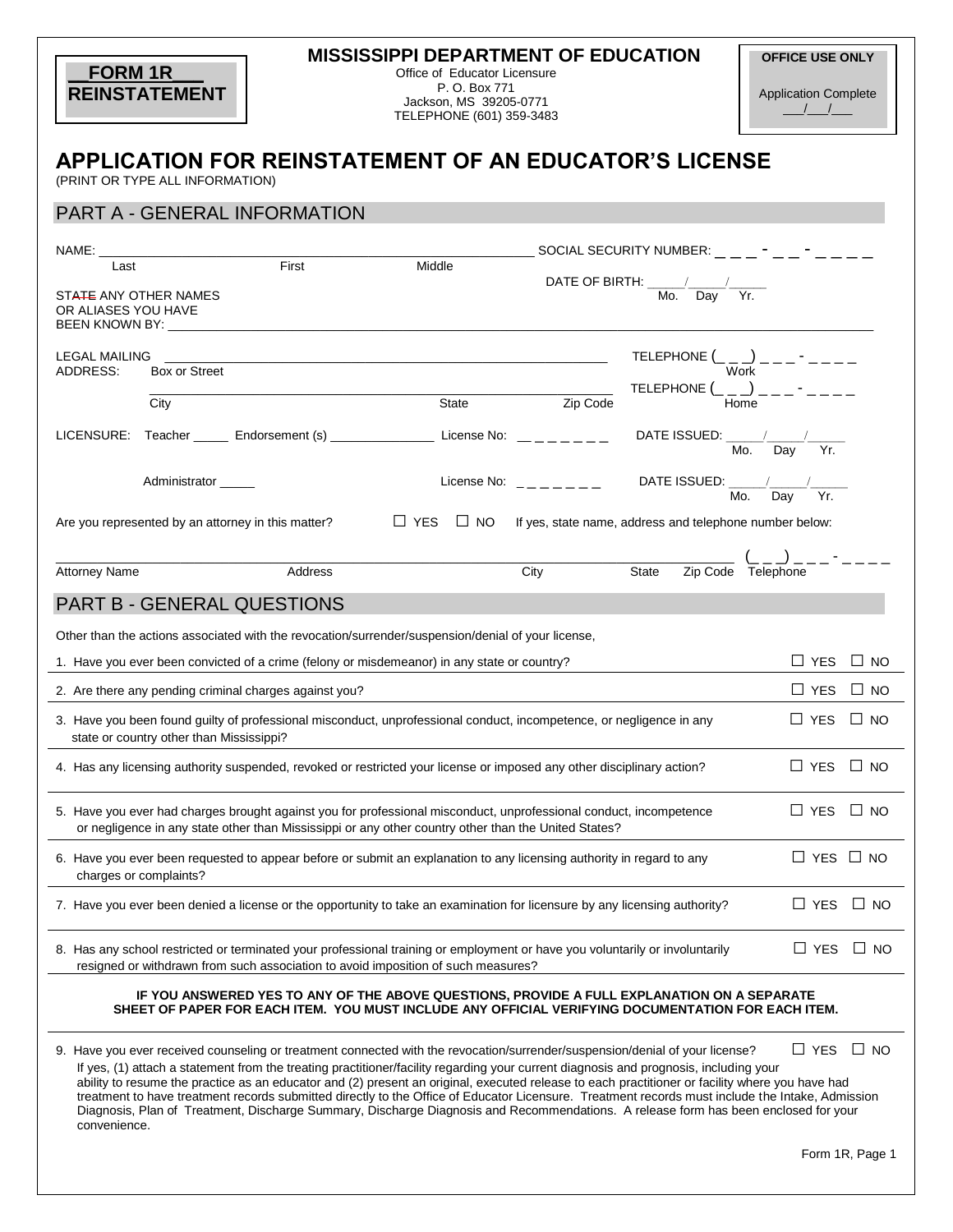| 10. List the following requested information for each counseling or treatment received which is related to the reason for the |
|-------------------------------------------------------------------------------------------------------------------------------|
| revocation/surrender/suspension/denial of your license.                                                                       |

| <b>FROM</b><br><b>MONTH-YEAR</b> | TO<br><b>MONTH-YEAR</b> | <b>TYPE OF TREATMENT</b> | <b>PLACE &amp; ADDRESS OF TREATMENT</b> |
|----------------------------------|-------------------------|--------------------------|-----------------------------------------|
|                                  |                         |                          |                                         |
|                                  |                         |                          |                                         |
|                                  |                         |                          |                                         |
|                                  |                         |                          |                                         |

11. Was your license suspended, revoked, denied or surrendered for drug-related offenses? □ YES □ NO

If yes, (1) You should be evaluated for chemical dependency and chemical abuse by an health-care professional with expertise in chemical dependency/chemical abuse; (2) If you are diagnosed with a chemical dependency or chemical abuse, you should follow the treatment plan determined by your treatment program and submit with this application documentation from your counselor or contact person with the treatment management team that you have followed your treatment program; (3) You should remain in a treatment and after-care program for the period recommended by your counselor and submit with this application a letter of final assessment .

### PART C - CONTINUING EDUCATION

1. List any continuing education credits you earned since the revocation/surrender/suspension/denial of your license. Submit proof for each item listed. If additional space is required, attach a separate list.

| COURSE/SEMINAR ATTENDED | DATE(S) OF<br><b>ATTENDANCE</b> | <b>CREDIT HOURS</b> |
|-------------------------|---------------------------------|---------------------|
|                         |                                 |                     |
|                         |                                 |                     |

 $\_$  , and the set of the set of the set of the set of the set of the set of the set of the set of the set of the set of the set of the set of the set of the set of the set of the set of the set of the set of the set of th  $\_$  , and the set of the set of the set of the set of the set of the set of the set of the set of the set of the set of the set of the set of the set of the set of the set of the set of the set of the set of the set of th \_\_\_\_\_\_\_\_\_\_\_\_\_\_\_\_\_\_\_\_\_\_\_\_\_\_\_\_\_\_\_\_\_\_\_\_\_\_\_\_\_\_\_\_\_\_\_\_\_\_\_\_\_\_\_\_\_\_\_\_\_\_\_\_\_\_\_\_\_\_\_\_\_\_\_\_\_\_\_\_\_\_\_\_\_\_\_\_\_\_\_\_\_\_\_\_\_\_\_\_\_\_\_\_\_\_\_\_\_\_\_\_\_\_\_\_\_\_\_\_\_ \_\_\_\_\_\_\_\_\_\_\_\_\_\_\_\_\_\_\_\_\_\_\_\_\_\_\_\_\_\_\_\_\_\_\_\_\_\_\_\_\_\_\_\_\_\_\_\_\_\_\_\_\_\_\_\_\_\_\_\_\_\_\_\_\_\_\_\_\_\_\_\_\_\_\_\_\_\_\_\_\_\_\_\_\_\_\_\_\_\_\_\_\_\_\_\_\_\_\_\_\_\_\_\_\_\_\_\_\_\_\_\_\_\_\_\_\_\_\_\_\_  $\_$  , and the set of the set of the set of the set of the set of the set of the set of the set of the set of the set of the set of the set of the set of the set of the set of the set of the set of the set of the set of th  $\_$  , and the set of the set of the set of the set of the set of the set of the set of the set of the set of the set of the set of the set of the set of the set of the set of the set of the set of the set of the set of th \_\_\_\_\_\_\_\_\_\_\_\_\_\_\_\_\_\_\_\_\_\_\_\_\_\_\_\_\_\_\_\_\_\_\_\_\_\_\_\_\_\_\_\_\_\_\_\_\_\_\_\_\_\_\_\_\_\_\_\_\_\_\_\_\_\_\_\_\_\_\_\_\_\_\_\_\_\_\_\_\_\_\_\_\_\_\_\_\_\_\_\_\_\_\_\_\_\_\_\_\_\_\_\_\_\_\_\_\_\_\_\_\_\_\_\_\_\_\_\_

2. List other methods, if any, that you have used to maintain/improve your knowledge and skill in the practice of your profession since the date of revocation/surrender/suspension/denial of your license. If additional space is required, attach a separate list.

3. Explain how the educational preparation (listed in items 1 & 2 above) is relevant to the specific conduct that resulted in the loss of your license.

\_\_\_\_\_\_\_\_\_\_\_\_\_\_\_\_\_\_\_\_\_\_\_\_\_\_\_\_\_\_\_\_\_\_\_\_\_\_\_\_\_\_\_\_\_\_\_\_\_\_\_\_\_\_\_\_\_\_\_\_\_\_\_\_\_\_\_\_\_\_\_\_\_\_\_\_\_\_\_\_\_\_\_\_\_\_\_\_\_\_\_\_\_\_\_\_\_\_\_\_\_\_\_\_\_\_\_\_\_\_\_\_\_\_\_\_\_\_\_\_\_  $\_$  , and the set of the set of the set of the set of the set of the set of the set of the set of the set of the set of the set of the set of the set of the set of the set of the set of the set of the set of the set of th  $\_$  , and the set of the set of the set of the set of the set of the set of the set of the set of the set of the set of the set of the set of the set of the set of the set of the set of the set of the set of the set of th  $\_$  , and the set of the set of the set of the set of the set of the set of the set of the set of the set of the set of the set of the set of the set of the set of the set of the set of the set of the set of the set of th \_\_\_\_\_\_\_\_\_\_\_\_\_\_\_\_\_\_\_\_\_\_\_\_\_\_\_\_\_\_\_\_\_\_\_\_\_\_\_\_\_\_\_\_\_\_\_\_\_\_\_\_\_\_\_\_\_\_\_\_\_\_\_\_\_\_\_\_\_\_\_\_\_\_\_\_\_\_\_\_\_\_\_\_\_\_\_\_\_\_\_\_\_\_\_\_\_\_\_\_\_\_\_\_\_\_\_\_\_\_\_\_\_\_\_\_\_\_\_\_\_ \_\_\_\_\_\_\_\_\_\_\_\_\_\_\_\_\_\_\_\_\_\_\_\_\_\_\_\_\_\_\_\_\_\_\_\_\_\_\_\_\_\_\_\_\_\_\_\_\_\_\_\_\_\_\_\_\_\_\_\_\_\_\_\_\_\_\_\_\_\_\_\_\_\_\_\_\_\_\_\_\_\_\_\_\_\_\_\_\_\_\_\_\_\_\_\_\_\_\_\_\_\_\_\_\_\_\_\_\_\_\_\_\_\_\_\_\_\_\_\_\_  $\_$  , and the set of the set of the set of the set of the set of the set of the set of the set of the set of the set of the set of the set of the set of the set of the set of the set of the set of the set of the set of th  $\_$  , and the set of the set of the set of the set of the set of the set of the set of the set of the set of the set of the set of the set of the set of the set of the set of the set of the set of the set of the set of th  $\_$  , and the set of the set of the set of the set of the set of the set of the set of the set of the set of the set of the set of the set of the set of the set of the set of the set of the set of the set of the set of th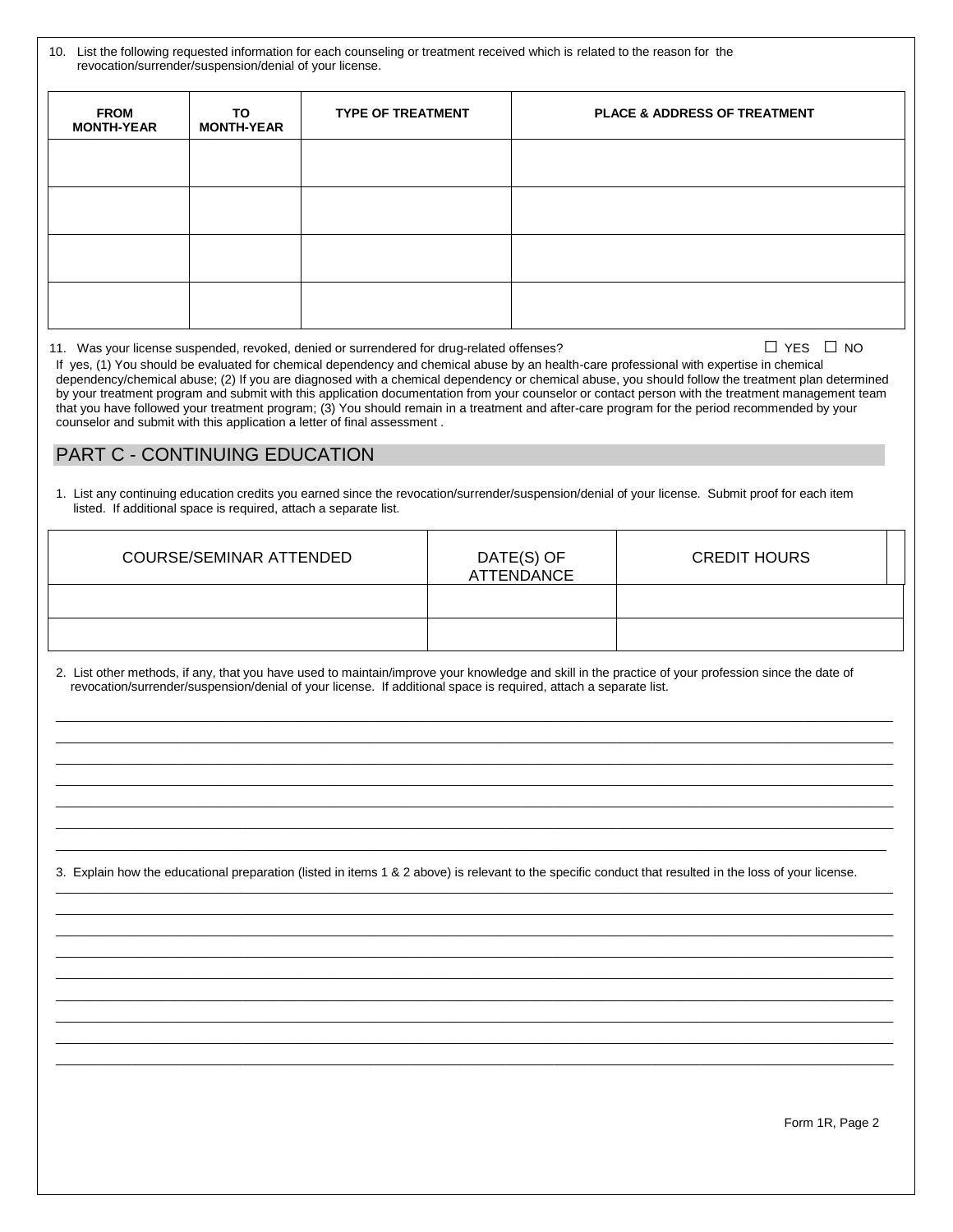# PART D - COMMUNITY SERVICE

List any community or public service related activities you have been involved in since the date of the revocation/surrender/suspension/denial of your license. Submit documentation for each activity listed. If additional space is required, attach a separate sheet.

| TYPE OF<br><b>ACTIVITY</b> | NAME OF<br><b>ORGANIZATION</b> | DATE(S) | <b>NUMBER</b><br>OF HOURS |
|----------------------------|--------------------------------|---------|---------------------------|
|                            |                                |         |                           |
|                            |                                |         |                           |
|                            |                                |         |                           |
|                            |                                |         |                           |
|                            |                                |         |                           |
|                            |                                |         |                           |
|                            |                                |         |                           |

## PART E - LICENSURE STATUS

1. Are you licensed or have you ever held an educator's license in any other state or country?  $\Box$  YES  $\Box$  NO

 If yes, list each jurisdiction. A Verification of Licensure in Another Jurisdiction (Form 3R) must be submitted for each license (including all inactive licenses) listed.

| State or<br>Country | Profession | Date License Issued | Any Limitations on<br>License | If License is not Current,<br>Explain Below or on Separate<br>Sheet |
|---------------------|------------|---------------------|-------------------------------|---------------------------------------------------------------------|
|                     |            |                     |                               |                                                                     |
|                     |            |                     |                               |                                                                     |
|                     |            |                     |                               |                                                                     |
|                     |            |                     |                               |                                                                     |
|                     |            |                     |                               |                                                                     |
|                     |            |                     |                               |                                                                     |

2. Have you ever held or do you currently hold a Mississippi license in another profession?  $\Box$  YES  $\Box$  NO

If yes, complete section below.

| Profession | License Number | Date of Licensure | <b>Current Status</b> |
|------------|----------------|-------------------|-----------------------|
|            |                |                   |                       |
|            |                |                   |                       |
|            |                |                   |                       |
|            |                |                   |                       |

Form 1R, Page 3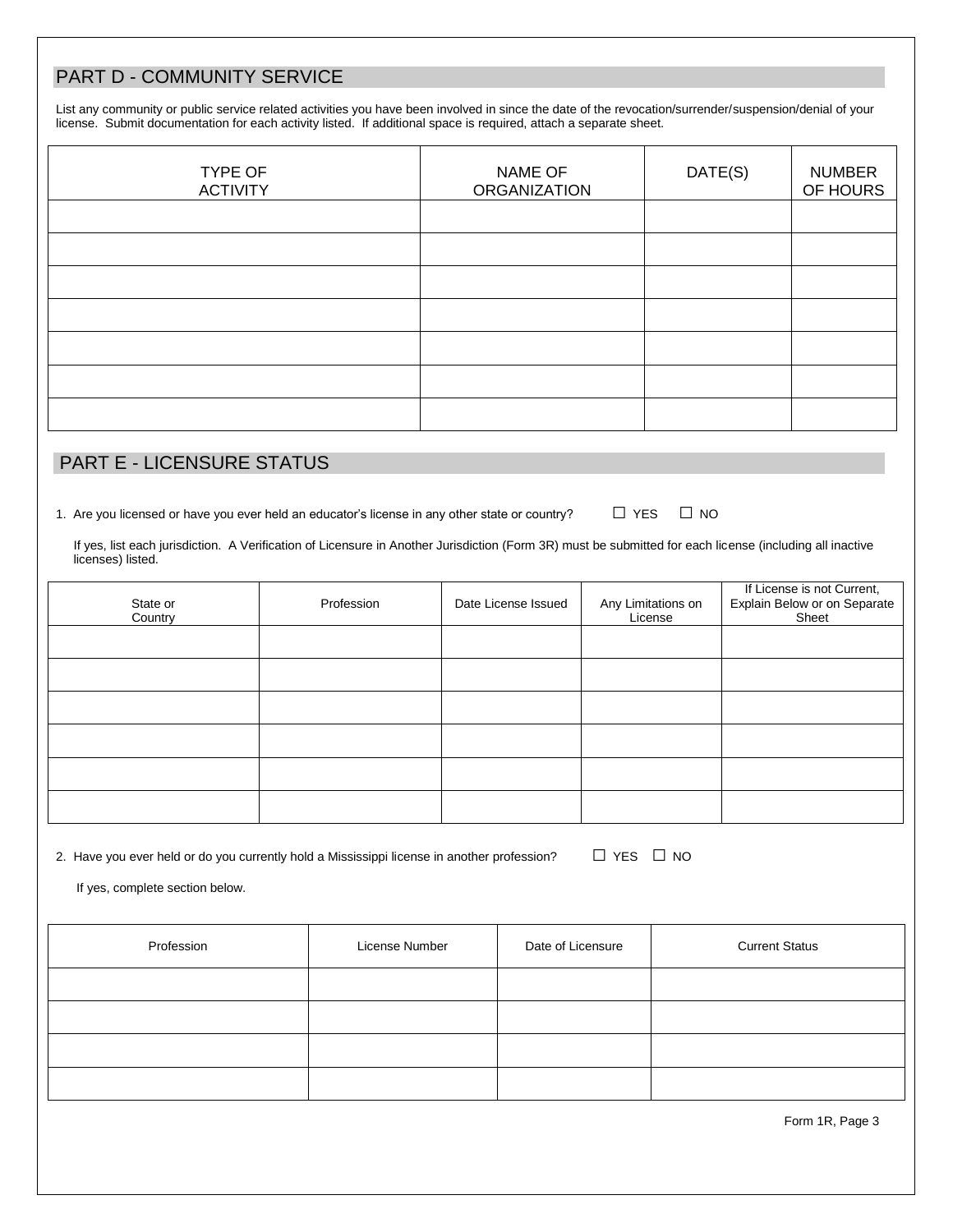|                                  |                                | <b>PART F - EMPLOYMENT HISTORY</b>                                                   | attach a separate sheet. Begin with date of graduation from college and end with the present date. | List all employment chronologically since graduation from college to the present. Explain periods of unemployment. If additional space is required, |  |
|----------------------------------|--------------------------------|--------------------------------------------------------------------------------------|----------------------------------------------------------------------------------------------------|-----------------------------------------------------------------------------------------------------------------------------------------------------|--|
| <b>FROM</b><br>Month $-$<br>Year | <b>TO</b><br>Month $-$<br>Year | <b>REASON FOR</b><br><b>EMPLOYMENT</b><br><b>TERMINATION /</b><br><b>RESIGNATION</b> | Employers                                                                                          |                                                                                                                                                     |  |
|                                  |                                |                                                                                      | Employer:                                                                                          |                                                                                                                                                     |  |
|                                  |                                |                                                                                      | Address:                                                                                           |                                                                                                                                                     |  |
|                                  |                                |                                                                                      | Position held:                                                                                     |                                                                                                                                                     |  |
|                                  |                                |                                                                                      | Duties:                                                                                            |                                                                                                                                                     |  |
|                                  |                                |                                                                                      | Employer:                                                                                          |                                                                                                                                                     |  |
|                                  |                                |                                                                                      | Address:                                                                                           |                                                                                                                                                     |  |
|                                  |                                |                                                                                      | Position held:                                                                                     | Telephone $(\_ \_ \_ )$ $\_$ $\_$ $\_$ $\_$                                                                                                         |  |
|                                  |                                |                                                                                      | Duties:                                                                                            |                                                                                                                                                     |  |
|                                  |                                |                                                                                      | Employer:                                                                                          |                                                                                                                                                     |  |
|                                  |                                |                                                                                      | Address:                                                                                           |                                                                                                                                                     |  |
|                                  |                                |                                                                                      | Position held:                                                                                     | Telephone $(\_ \_ \_ )$ $\_$ $\_$ $\_$ $\_$                                                                                                         |  |
|                                  |                                |                                                                                      | Duties:                                                                                            |                                                                                                                                                     |  |
|                                  |                                |                                                                                      | Employer:                                                                                          |                                                                                                                                                     |  |
|                                  |                                |                                                                                      | Address:                                                                                           |                                                                                                                                                     |  |
|                                  |                                |                                                                                      | Position held:                                                                                     | Telephone $($ <sub>--</sub> ) ------                                                                                                                |  |
|                                  |                                |                                                                                      | Duties:                                                                                            |                                                                                                                                                     |  |
|                                  |                                |                                                                                      | Employer:                                                                                          |                                                                                                                                                     |  |
|                                  |                                |                                                                                      | Address:                                                                                           |                                                                                                                                                     |  |
|                                  |                                |                                                                                      | Position held:                                                                                     |                                                                                                                                                     |  |
|                                  |                                |                                                                                      | Duties:                                                                                            |                                                                                                                                                     |  |

#### PART G - PROFESSIONAL REHABILITATION ACTIVITIES

List any professional practice-related rehabilitation activities which you have undertaken to address the action(s) which resulted in the loss or denial of your license. Submit documentation for each activity listed. If additional space is required, attach a separate sheet. \_\_\_\_\_\_\_\_\_\_\_\_\_\_\_\_\_\_\_\_\_\_\_\_\_\_\_\_\_\_\_\_\_\_\_\_\_\_\_\_\_\_\_\_\_\_\_\_\_\_\_\_\_\_\_\_\_\_\_\_\_\_\_\_\_\_\_\_\_\_\_\_\_\_\_\_\_\_\_\_\_\_\_\_\_\_\_\_\_\_\_\_\_\_\_\_\_\_\_\_\_\_\_\_\_\_\_\_\_\_\_\_\_\_\_\_\_\_\_\_\_

\_\_\_\_\_\_\_\_\_\_\_\_\_\_\_\_\_\_\_\_\_\_\_\_\_\_\_\_\_\_\_\_\_\_\_\_\_\_\_\_\_\_\_\_\_\_\_\_\_\_\_\_\_\_\_\_\_\_\_\_\_\_\_\_\_\_\_\_\_\_\_\_\_\_\_\_\_\_\_\_\_\_\_\_\_\_\_\_\_\_\_\_\_\_\_\_\_\_\_\_\_\_\_\_\_\_\_\_\_\_\_\_\_\_\_\_\_\_\_\_\_ \_\_\_\_\_\_\_\_\_\_\_\_\_\_\_\_\_\_\_\_\_\_\_\_\_\_\_\_\_\_\_\_\_\_\_\_\_\_\_\_\_\_\_\_\_\_\_\_\_\_\_\_\_\_\_\_\_\_\_\_\_\_\_\_\_\_\_\_\_\_\_\_\_\_\_\_\_\_\_\_\_\_\_\_\_\_\_\_\_\_\_\_\_\_\_\_\_\_\_\_\_\_\_\_\_\_\_\_\_\_\_\_\_\_\_\_\_\_\_\_\_ \_\_\_\_\_\_\_\_\_\_\_\_\_\_\_\_\_\_\_\_\_\_\_\_\_\_\_\_\_\_\_\_\_\_\_\_\_\_\_\_\_\_\_\_\_\_\_\_\_\_\_\_\_\_\_\_\_\_\_\_\_\_\_\_\_\_\_\_\_\_\_\_\_\_\_\_\_\_\_\_\_\_\_\_\_\_\_\_\_\_\_\_\_\_\_\_\_\_\_\_\_\_\_\_\_\_\_\_\_\_\_\_\_\_\_\_\_\_\_\_\_  $\_$  , and the set of the set of the set of the set of the set of the set of the set of the set of the set of the set of the set of the set of the set of the set of the set of the set of the set of the set of the set of th

#### PART H - SUBMISSION OF AFFIDAVITS

An application for reinstatement will not be considered complete without at least 5 notarized supporting affidavits (Form 4R) attached. Three of the required five affidavits must be from individuals licensed and in good standing in your profession. List the names and telephone numbers of the individuals for which you have attached affidavits. If additional space is required, attach a separate sheet. Include the required affidavits along with this application for reinstatement form and return to the address shown on page 5.

| Telephone Number <b>Manual</b> Property and Property and Property and Property and Property and Property and Property and Property and Property and Property and Property and Property and Property and Property and Property and P |
|-------------------------------------------------------------------------------------------------------------------------------------------------------------------------------------------------------------------------------------|
| Telephone Number <b>Number Telephone</b> Number                                                                                                                                                                                     |
| Telephone Number <b>Manual</b> Property and Property and Property and Property and Property and Property and Property and Property and Property and Property and Property and Property and Property and Property and Property and P |
| Telephone Number_____________________________                                                                                                                                                                                       |
| Telephone Number <b>Number Telephone</b> Number                                                                                                                                                                                     |
| Form 1R, Page 4                                                                                                                                                                                                                     |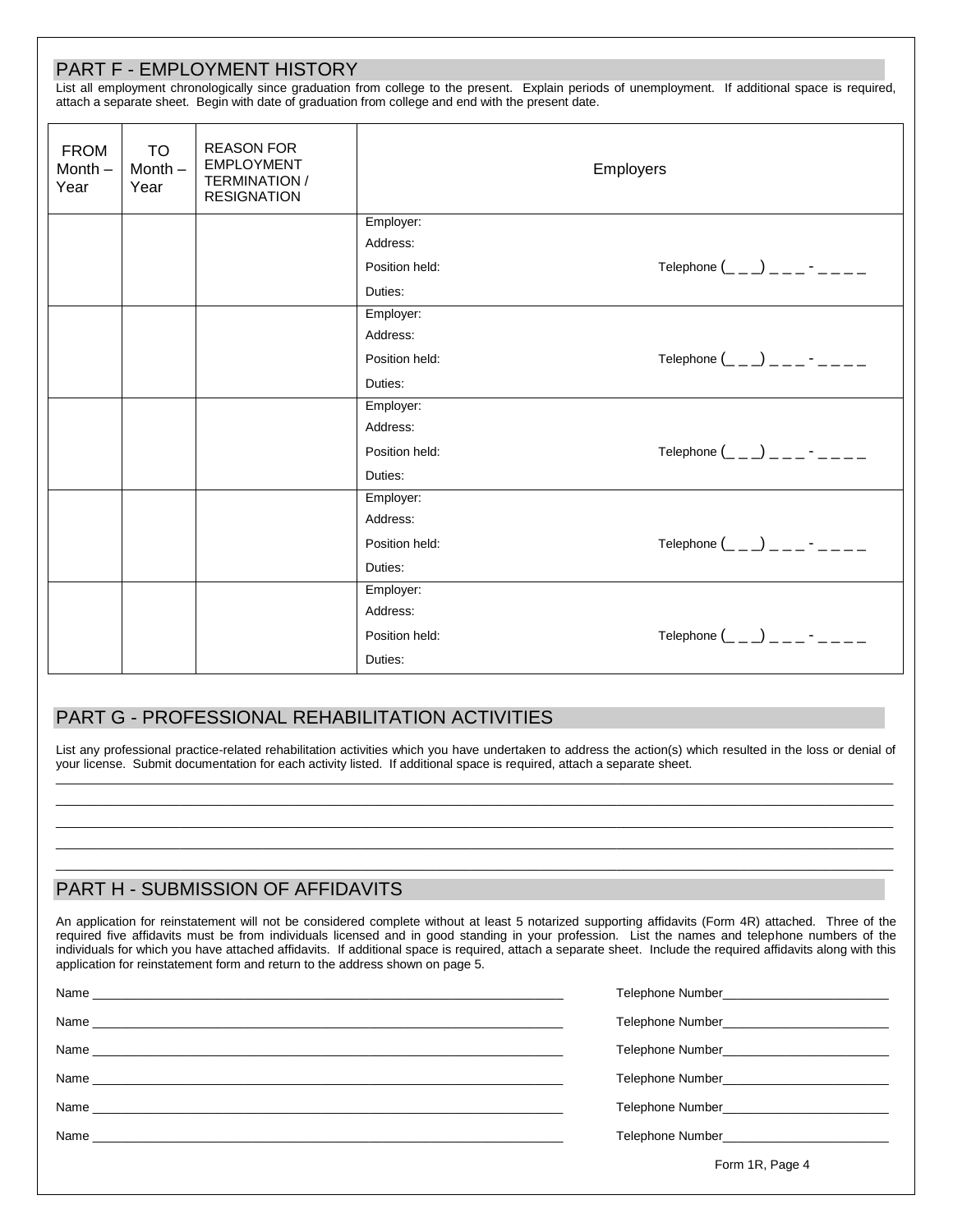# PART I - CERTIFICATION

Under penalties of perjury, I declare and affirm that the statements made in this application, including accompanying documents are true, complete, and correct. I understand that any false or misleading information in, or in connection with my application may be cause for denial of licensure.

| Signature of Petitioner | Date |
|-------------------------|------|
|                         |      |
| Signature of Notary     |      |
|                         |      |
| (Notary Seal)           |      |

RETURN TO: Mississippi Department of Education, Office of Educator Licensure, P. O. Box 771, Jackson, MS 39205-0771.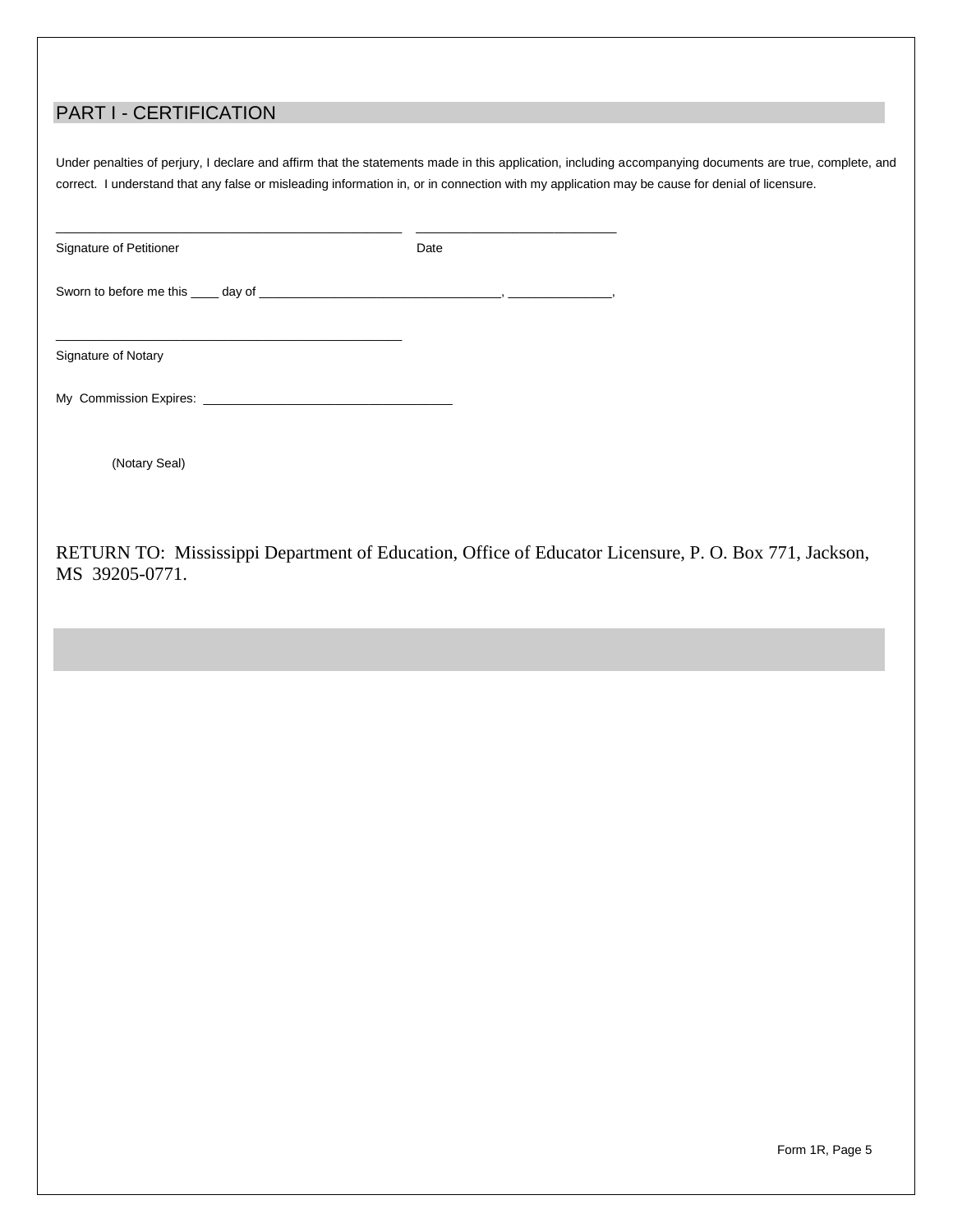#### **\_\_FORM 2R\_\_\_ REINSTATEMENT**

**MISSISSIPPI DEPARTMENT OF EDUCATION** 

Office of Educator Licensure P. O. Box 771 JACKSON, MS 39205-0771 TELEPHONE (601) 359-3483

This form is to be completed ONLY by applicants who answered "YES" to question # 9 in Part B of Form 1R.

# **AUTHORIZATION TO RELEASE TREATMENT RECORDS**

**INSTRUCTIONS:** If you answered "Yes" to question # 9 in Part B of the Application Form 1R, you must complete a separate authorization form for each professional practitioner and/or hospital/facility where you have been treated. If additional forms are needed, this form may be photocopied. DO NOT MAIL THIS AUTHORIZATION SEPARATELY. Copies of the completed authorizations must be attached to your application for reinstatement. You must submit the original authorization(s) directly to the treatment facility/facilities.

I, (print your name here) The same set of the set of the set of the set of the set of the set of the set of the set of the set of the set of the set of the set of the set of the set of the set of the set of the set of the

**below-named** licensed professional or practitioner or the **below-named** hospital or facility, to disclose fully to the Mississippi Department of Education, Office of Educator Licensure and its authorized representatives all information and records relating to the diagnosis, treatment, prognosis made for and/or on my behalf, or service rendered for and/or on my behalf, by the said licensed professional, practitioner, hospital, or facility. I understand that this consent may be withdrawn by me at any time except to the extent that the action has been taken in reliance upon it. In any event, this consent shall expire when the Mississippi Department of Education and/or the Commission on Teacher and Administrator Education, Certification and Licensure and Development and/or the Mississippi Board of Education has/have taken final action on my petition for reinstatement of my educator license. I also understand that my disclosure is bound by Title 42 of the Code of Federal Regulations governing the confidentiality of alcohol and drug abuse patient records. In accordance with the Health Insurance Portability and Accountability Act of 1996 ("HIPAA"), information used or disclosed pursuant to this authorization may be subject to re-disclosure by the recipient and no longer protected by law.

| Name of practitioner ______________                                          | License No. |  |
|------------------------------------------------------------------------------|-------------|--|
| or                                                                           |             |  |
| Name of hospital or other facility <b>Name of hospital or other facility</b> |             |  |
| Signature of petitioner                                                      | Date        |  |

Form 2R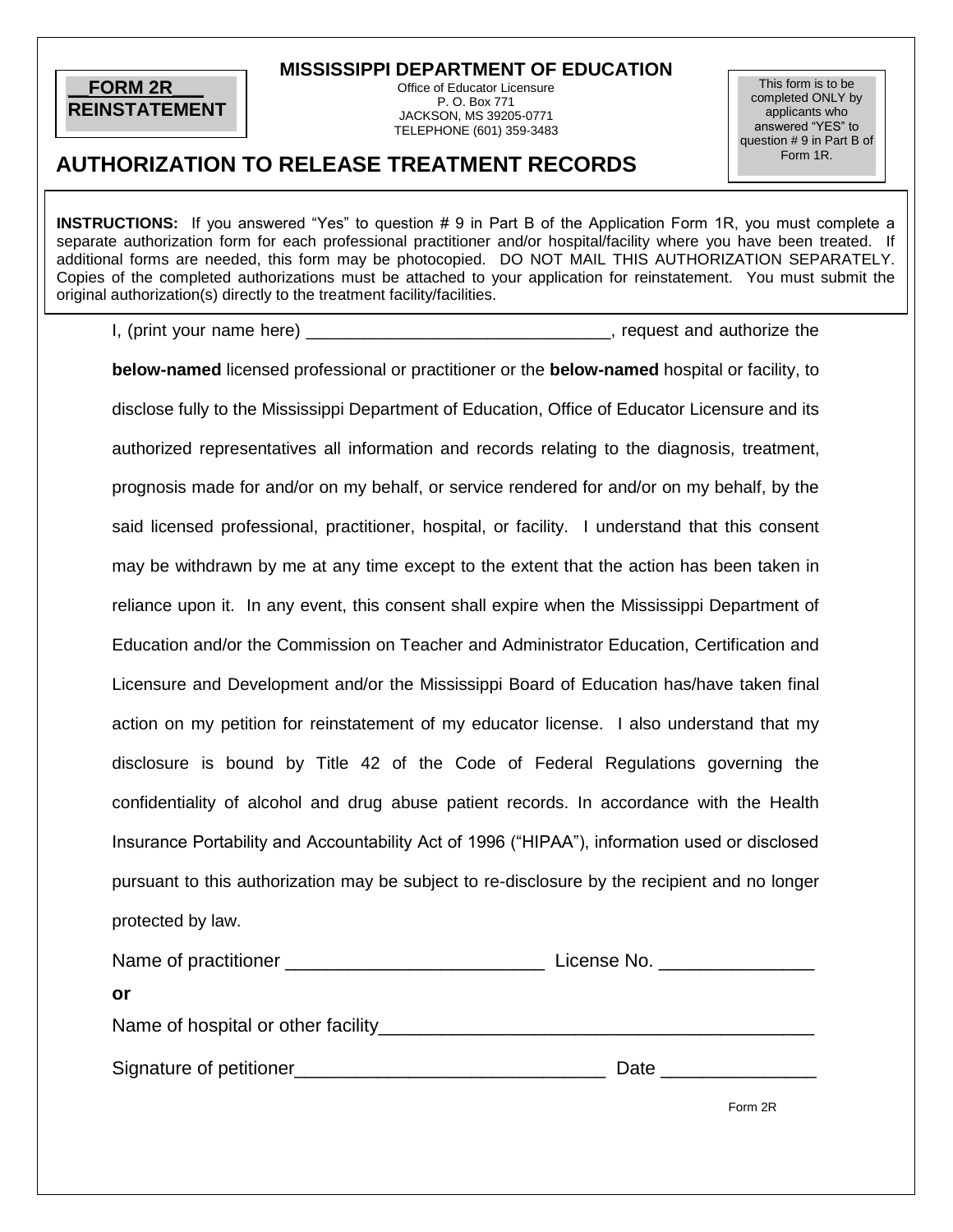| <b>FORM 3R</b>                          | <b>MISSISSIPPI DEPARTMENT OF EDUCATION</b>                                                                                                                                                                                                                                  |                                                    |                                                |
|-----------------------------------------|-----------------------------------------------------------------------------------------------------------------------------------------------------------------------------------------------------------------------------------------------------------------------------|----------------------------------------------------|------------------------------------------------|
| <b>REINSTATEMENT</b>                    |                                                                                                                                                                                                                                                                             | Office of Educator Licensure<br>P. O. Box 771      | This form is to be                             |
|                                         |                                                                                                                                                                                                                                                                             | JACKSON, MS 39205-0771<br>TELEPHONE (601) 359-3483 | completed ONLY by<br>applicants who are or     |
|                                         |                                                                                                                                                                                                                                                                             |                                                    | have been licensed in<br>another jurisdiction. |
|                                         |                                                                                                                                                                                                                                                                             |                                                    |                                                |
|                                         | <b>VERIFICATION OF LICENSURE IN ANOTHER JURISDICTION</b>                                                                                                                                                                                                                    |                                                    |                                                |
|                                         |                                                                                                                                                                                                                                                                             |                                                    |                                                |
|                                         | <b>APPLICANT INSTRUCTIONS</b>                                                                                                                                                                                                                                               |                                                    |                                                |
|                                         | 1. Complete Sections I and II. Enter your name as it appears on your Application Form 1R.                                                                                                                                                                                   |                                                    |                                                |
|                                         | 2. DO NOT RETURN THIS FORM WITH YOUR APPLICATION. Send this form to each state or country where you are or have ever been<br>licensed and request that they complete Section III on back. Be sure to include any fee(s) required. If additional forms are needed, this form |                                                    |                                                |
|                                         | may be photocopied. You must provide Verification of Licensure and the status of your license from ALL jurisdictions where you are or have<br>ever been licensed. Verifications must be in English or otherwise submitted with an official translation.                     |                                                    |                                                |
|                                         |                                                                                                                                                                                                                                                                             |                                                    |                                                |
|                                         |                                                                                                                                                                                                                                                                             |                                                    |                                                |
| <b>SECTION I: APPLICANT INFORMATION</b> |                                                                                                                                                                                                                                                                             |                                                    |                                                |
|                                         |                                                                                                                                                                                                                                                                             |                                                    |                                                |
| 3. FULL NAME                            |                                                                                                                                                                                                                                                                             | MO. DAY                                            | YR.                                            |
|                                         |                                                                                                                                                                                                                                                                             |                                                    |                                                |
|                                         |                                                                                                                                                                                                                                                                             |                                                    |                                                |
|                                         |                                                                                                                                                                                                                                                                             |                                                    |                                                |
| 4. ADDRESS                              |                                                                                                                                                                                                                                                                             |                                                    |                                                |
|                                         |                                                                                                                                                                                                                                                                             |                                                    |                                                |
|                                         |                                                                                                                                                                                                                                                                             |                                                    |                                                |
|                                         | STATE _____________ ZIP CODE ____________________                                                                                                                                                                                                                           |                                                    |                                                |
|                                         |                                                                                                                                                                                                                                                                             |                                                    |                                                |
|                                         |                                                                                                                                                                                                                                                                             |                                                    | YR.<br><b>DAY</b><br>MO.                       |
|                                         | NAME UNDER WHICH YOU ARE OR WERE LICENSED IN THAT JURISIDICTION                                                                                                                                                                                                             |                                                    |                                                |
| <b>LICENSE NUMBER</b>                   |                                                                                                                                                                                                                                                                             | <b>PROFESSION</b>                                  |                                                |
|                                         |                                                                                                                                                                                                                                                                             |                                                    |                                                |
|                                         |                                                                                                                                                                                                                                                                             |                                                    |                                                |
| SECTION II: APPLICANT RELEASE           |                                                                                                                                                                                                                                                                             |                                                    |                                                |
|                                         |                                                                                                                                                                                                                                                                             |                                                    |                                                |
|                                         | I request and authorize the above named jurisdiction to release any and all information pertaining to my license,<br>including but not limited to, disciplinary actions and pending charges.                                                                                |                                                    |                                                |
|                                         |                                                                                                                                                                                                                                                                             |                                                    |                                                |
|                                         |                                                                                                                                                                                                                                                                             |                                                    | DATE <b>DATE</b>                               |
|                                         |                                                                                                                                                                                                                                                                             |                                                    |                                                |
|                                         |                                                                                                                                                                                                                                                                             |                                                    |                                                |
|                                         |                                                                                                                                                                                                                                                                             |                                                    |                                                |
|                                         | JURISDICTION'S CERTIFICATION IS TO BE COMPLETED ON THE REVERSE SIDE                                                                                                                                                                                                         |                                                    |                                                |
|                                         |                                                                                                                                                                                                                                                                             |                                                    |                                                |
|                                         |                                                                                                                                                                                                                                                                             |                                                    |                                                |
|                                         |                                                                                                                                                                                                                                                                             |                                                    |                                                |
|                                         |                                                                                                                                                                                                                                                                             |                                                    | Form 3R, Page 1                                |
|                                         |                                                                                                                                                                                                                                                                             |                                                    |                                                |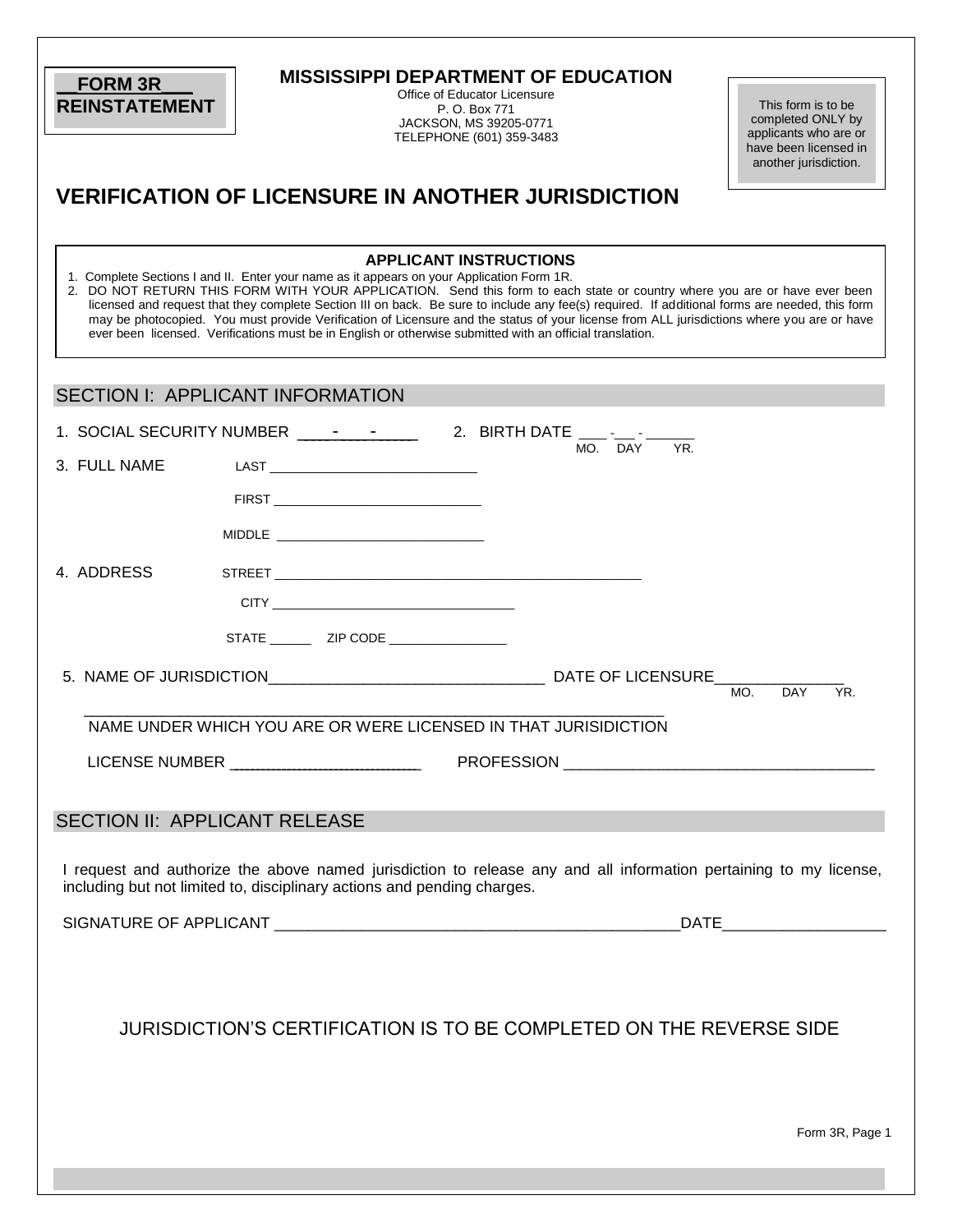| SECTION III: OTHER JURISDICTION'S CERTIFICATION. To be completed by the licensing authority. Do not return<br>to applicant. Return completed form directly to: Mississippi Department of Education, Office of Educator Licensure, P. O. Box 771, Jackson, MS<br>39205-0771. |
|-----------------------------------------------------------------------------------------------------------------------------------------------------------------------------------------------------------------------------------------------------------------------------|
| 1. a. Has the applicant named in Section I been subject to any disciplinary action?<br>$\Box$ YES<br>$\Box$ NO                                                                                                                                                              |
| b. Are any charges pending against this individual?<br>$\Box$ YES<br>$\Box$ NO                                                                                                                                                                                              |
| If the answer to either of these questions is "yes", please attach certified copies all relevant information.                                                                                                                                                               |
|                                                                                                                                                                                                                                                                             |
| MO.<br>DAY<br>YR.                                                                                                                                                                                                                                                           |
| Expiration of most recent registration $\underline{\qquad}/\underline{\qquad}/\underline{\qquad}$ Is the license current? $\square$ YES<br>$\Box$ NO<br>MO. DAY YR.                                                                                                         |
| I certify that the information shown above is true and correct, according to the records of this office.                                                                                                                                                                    |
|                                                                                                                                                                                                                                                                             |
|                                                                                                                                                                                                                                                                             |
| (BOARD SEAL)                                                                                                                                                                                                                                                                |
|                                                                                                                                                                                                                                                                             |
|                                                                                                                                                                                                                                                                             |
| Telephone Number: $(\_ \_ \_ \_ )$ $(\_ \_ \_ \_ \_ \_ \_ \_ \_ \_ \_ \_$                                                                                                                                                                                                   |
| FAX Number: $($ $($ $)$ $)$ $($ $)$ $($ $)$ $($ $)$ $($ $)$ $($ $)$ $($ $)$ $($ $)$ $($ $)$ $($ $)$ $($ $)$ $($ $)$ $($ $)$ $($ $)$ $($ $)$ $($ $)$ $($ $)$ $($ $)$ $($ $)$ $($ $)$ $($ $)$ $($ $)$ $($ $)$ $($ $)$ $($ $)$                                                 |
|                                                                                                                                                                                                                                                                             |
| SECTION IV: OPTIONAL COMMENTS. To be completed by the licensing authority.                                                                                                                                                                                                  |
|                                                                                                                                                                                                                                                                             |
| Comments                                                                                                                                                                                                                                                                    |
|                                                                                                                                                                                                                                                                             |
|                                                                                                                                                                                                                                                                             |
|                                                                                                                                                                                                                                                                             |
|                                                                                                                                                                                                                                                                             |
|                                                                                                                                                                                                                                                                             |
|                                                                                                                                                                                                                                                                             |
|                                                                                                                                                                                                                                                                             |
| Return completed form directly to:                                                                                                                                                                                                                                          |
| Mississippi Department of Education, Office of Educator Licensure, P. O. Box 771, Jackson, MS<br>39205-0771.<br>Telephone: (601) 359-3483.                                                                                                                                  |
| Form 3R, Page 2                                                                                                                                                                                                                                                             |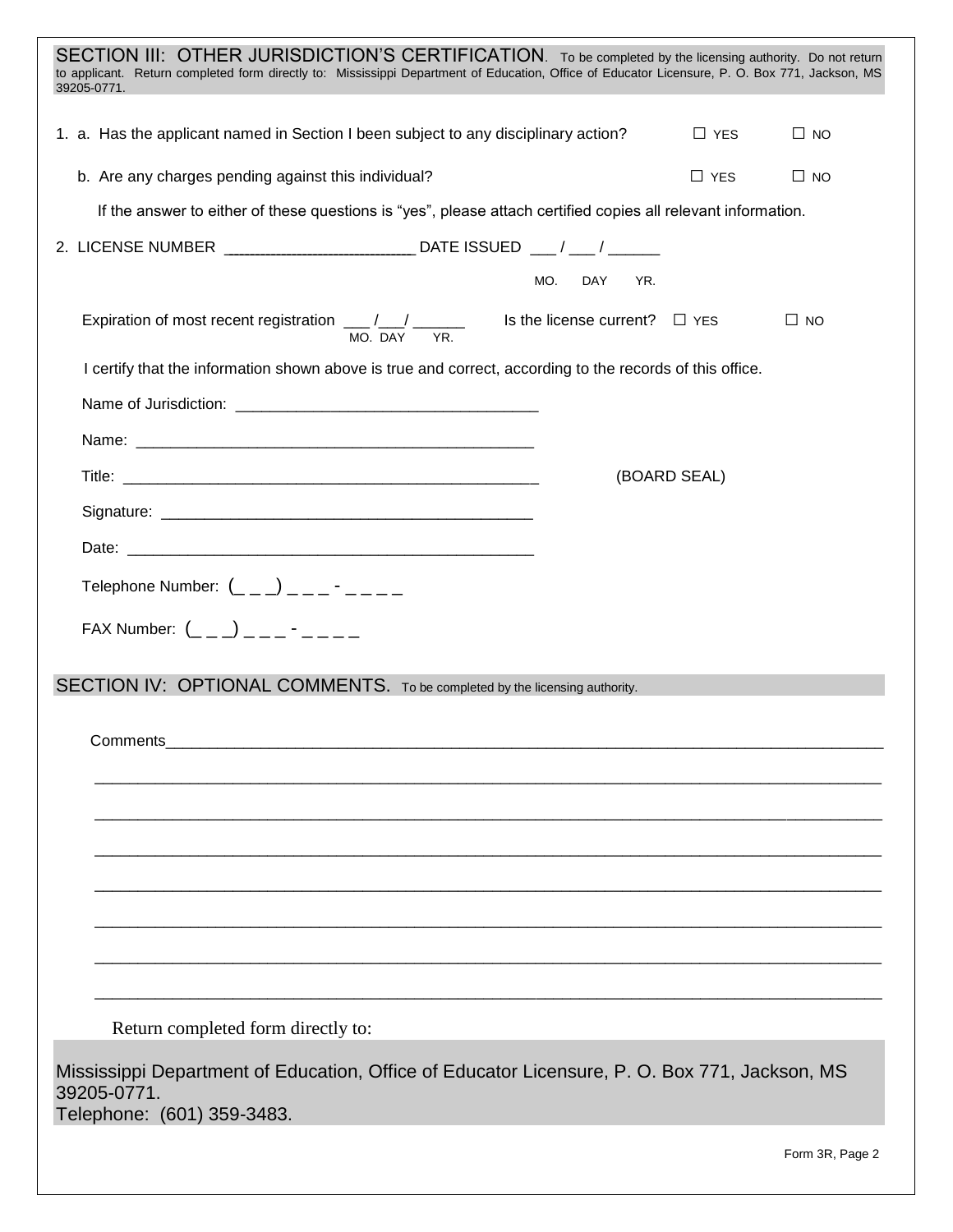| <b>FORM 4R</b><br><b>REINSTATEMENT</b>                                                                                                                                                                                                                                                                               | <b>MISSISSIPPI DEPARTMENT OF EDUCATION</b><br>Office of Educator Licensure<br>P. O. Box 771<br>JACKSON, MS 39205-0771<br>TELEPHONE (601) 359-3483 |                                                                                                      |
|----------------------------------------------------------------------------------------------------------------------------------------------------------------------------------------------------------------------------------------------------------------------------------------------------------------------|---------------------------------------------------------------------------------------------------------------------------------------------------|------------------------------------------------------------------------------------------------------|
|                                                                                                                                                                                                                                                                                                                      | <b>SUPPORTING AFFIDAVIT</b>                                                                                                                       |                                                                                                      |
| APPLICANT: Complete items A and B and provide a copy to each of your affiants/references. Attach completed original of each affidavit to your<br>reinstatement application.<br>AFFIANT/REFERENCE: Complete items 1 - 5, sign the affidavit in the presence of a notary public, and return the form to the applicant. | <b>INSTRUCTIONS</b>                                                                                                                               |                                                                                                      |
| In the Matter of the Application of<br>Α.<br>(Applicant's Name)<br>for the reinstatement of (his/her) license to practice as a<br>В.<br><u> 1980 - Johann John Stone, mars eta biztanleria (</u><br>(Type of License)                                                                                                |                                                                                                                                                   | This affidavit<br>is in support of an<br>application for<br>reinstatement of an<br>educator license. |
| in the State of Mississippi.                                                                                                                                                                                                                                                                                         |                                                                                                                                                   |                                                                                                      |
|                                                                                                                                                                                                                                                                                                                      | , being duly sworn deposes and says:                                                                                                              |                                                                                                      |
| 1. My name is<br>(affiant/reference name)                                                                                                                                                                                                                                                                            |                                                                                                                                                   |                                                                                                      |
| I reside at ______<br>(affiant/reference address)                                                                                                                                                                                                                                                                    |                                                                                                                                                   |                                                                                                      |
|                                                                                                                                                                                                                                                                                                                      |                                                                                                                                                   |                                                                                                      |
| I am a licensed professional $\Box$ YES $\Box$ NO                                                                                                                                                                                                                                                                    |                                                                                                                                                   |                                                                                                      |
|                                                                                                                                                                                                                                                                                                                      |                                                                                                                                                   |                                                                                                      |
|                                                                                                                                                                                                                                                                                                                      |                                                                                                                                                   | $\Box$ YES<br>$\Box$ NO                                                                              |
| Date License Issued: ___/___/____ Expiration Date of Last Registration: ___/___/___                                                                                                                                                                                                                                  |                                                                                                                                                   |                                                                                                      |
| I am of sound mind, capable of making this affidavit and personally acquainted with the facts stated herein.                                                                                                                                                                                                         |                                                                                                                                                   |                                                                                                      |
|                                                                                                                                                                                                                                                                                                                      |                                                                                                                                                   |                                                                                                      |
|                                                                                                                                                                                                                                                                                                                      |                                                                                                                                                   |                                                                                                      |
|                                                                                                                                                                                                                                                                                                                      |                                                                                                                                                   | Form 4R, Page 1                                                                                      |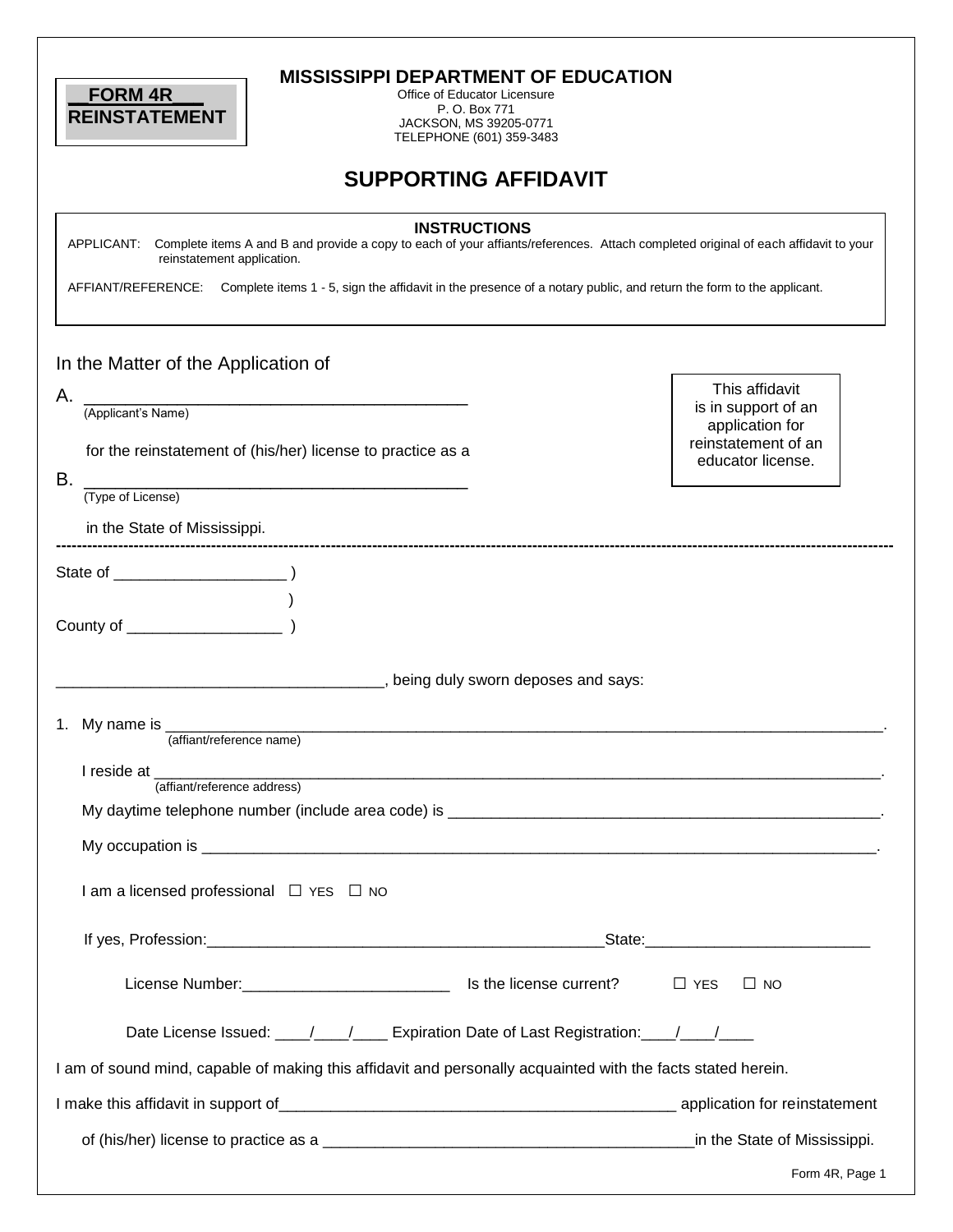| 2. I have known the applicant for ______ years and _____ months through the following contacts:                                                                                                                                 |
|---------------------------------------------------------------------------------------------------------------------------------------------------------------------------------------------------------------------------------|
|                                                                                                                                                                                                                                 |
|                                                                                                                                                                                                                                 |
|                                                                                                                                                                                                                                 |
| 3. It is my understanding that the applicant's license was revoked, surrendered, suspended or denied because (provide a<br>detailed statement of circumstances which led to revocation/surrender/suspension/denial of license): |
|                                                                                                                                                                                                                                 |
|                                                                                                                                                                                                                                 |
|                                                                                                                                                                                                                                 |
| 4. It is my understanding that the applicant has undertaken the following activities to rehabilitate (himself/herself) (provide a<br>detailed statement of activities):                                                         |
|                                                                                                                                                                                                                                 |
|                                                                                                                                                                                                                                 |
|                                                                                                                                                                                                                                 |
| 5. I recommend that the applicant's license be reinstated because:                                                                                                                                                              |
|                                                                                                                                                                                                                                 |
|                                                                                                                                                                                                                                 |
|                                                                                                                                                                                                                                 |
|                                                                                                                                                                                                                                 |
|                                                                                                                                                                                                                                 |
|                                                                                                                                                                                                                                 |
| (Signature of Affiant/Reference)                                                                                                                                                                                                |
|                                                                                                                                                                                                                                 |
|                                                                                                                                                                                                                                 |
|                                                                                                                                                                                                                                 |
|                                                                                                                                                                                                                                 |
|                                                                                                                                                                                                                                 |
|                                                                                                                                                                                                                                 |
| (NOTARY SEAL)                                                                                                                                                                                                                   |
|                                                                                                                                                                                                                                 |
| Form 4R, Page 2                                                                                                                                                                                                                 |